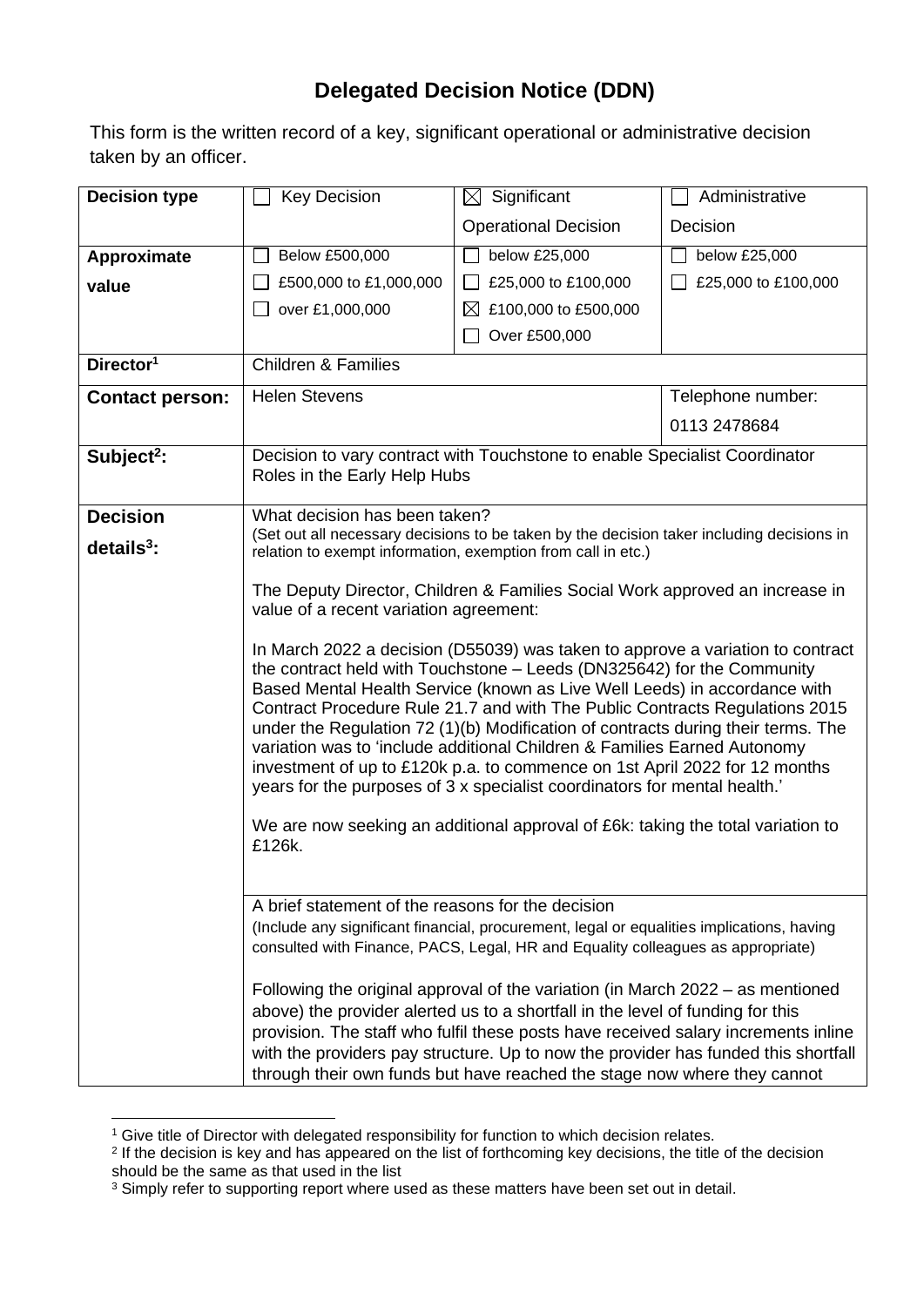| Contractual arrangements have been in place for this provision since July 2019.<br>This was obtained via decision D48705 and a subsequent extension to this was<br>Permission has therefore been sought to increase the value of this provision to |  |  |
|----------------------------------------------------------------------------------------------------------------------------------------------------------------------------------------------------------------------------------------------------|--|--|
|                                                                                                                                                                                                                                                    |  |  |
|                                                                                                                                                                                                                                                    |  |  |
| a) Head of Early Help, Service Delivery Manager - Families First, Early                                                                                                                                                                            |  |  |
| Brief details of any alternative options considered and rejected by the decision                                                                                                                                                                   |  |  |
| Consideration was made whether to refuse the request for an increase funding<br>value. As the commission is for 3 FTE workers there is little scope within the                                                                                     |  |  |
|                                                                                                                                                                                                                                                    |  |  |
|                                                                                                                                                                                                                                                    |  |  |
|                                                                                                                                                                                                                                                    |  |  |
|                                                                                                                                                                                                                                                    |  |  |
|                                                                                                                                                                                                                                                    |  |  |
|                                                                                                                                                                                                                                                    |  |  |
|                                                                                                                                                                                                                                                    |  |  |
|                                                                                                                                                                                                                                                    |  |  |
| If Special Urgency or General Exception a brief statement of the reason why<br>it is impracticable to delay the decision                                                                                                                           |  |  |
|                                                                                                                                                                                                                                                    |  |  |

<sup>4</sup> Include details of any interest disclosed by an elected Member on consultation and the date of any relevant dispensation given.

<sup>&</sup>lt;sup>5</sup> See Executive and Decision Making Procedure Rule 2.4 - 2.6. Complete this section for key decisions only